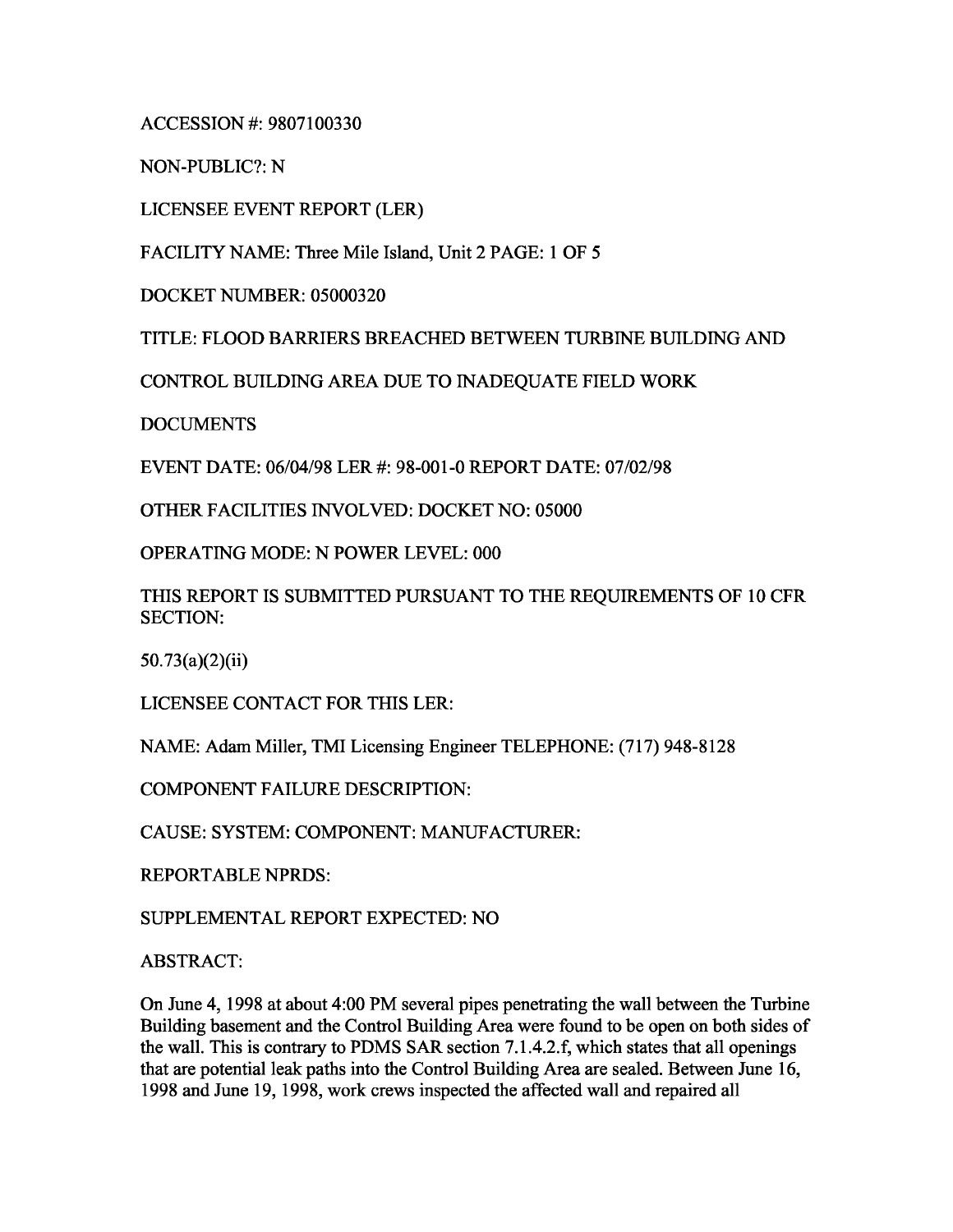identified openings with seals capable of withstanding the head of water of the maximum probable flood elevation of 311 feet. The root cause of this event was that the work planning process for dismantlement work failed to include adequate controls that would ensure that requirements of the PDMS SAR are reviewed and incorporated into work implementing documents prior to release for fieldwork.

The methods for control of dismantlement work will be re-evaluated. Those methods will be modified as necessary to assure that the requirements of the PDMS SAR are reviewed and applicable requirements are incorporated into work control documents prior to their release for fieldwork.

There were no adverse safety consequences from this event, and the event did not affect the health and safety of the public.

TEXT PAGE 2 OF 5

TEXT PAGE 2 OF 5

I. Plant Operating Conditions before Event:

TMI-2 was in Post Defueling Monitored Storage (PDMS).

II. Status of Structures, Components, or Systems that were Inoperable at

the Start of the Event and, that Contributed to the Event:

None.

III. Background:

Three Mile Island Unit 2 is in Post Defueling Monitored Storage. PDMS is

defined by Technical Specification 1.2 as "that condition where TMI-2

defueling has been completed, the core debris removed from the reactor

during the cleanup period has been shipped off-site and the facility has

been placed in a stable, safe, and secure condition." Section 7.1.4 of

the PDMS SAR discusses flood protection and states in part in 7.1.4.2.f that

"All openings that are potential leak paths (e.g., ducts, pipes,

conduits,cable trays) are sealed."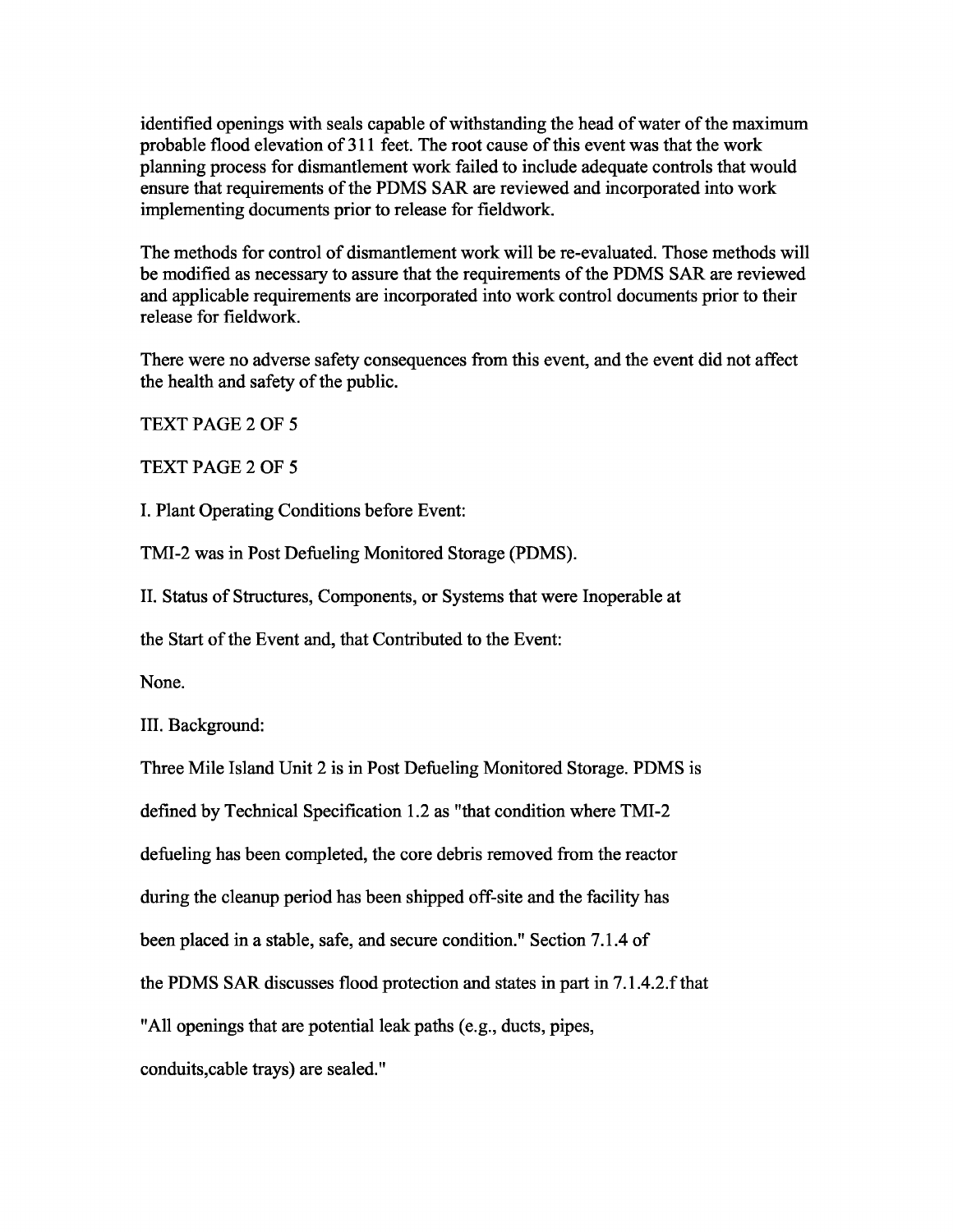Dismantlement of deactivated PDMS systems was in progress as allowed by the PDMS Safety Analysis Report (PDMS SAR). Dismantlement work requests are prepared by the dismantlement project engineer/manager and forwarded to the Logistical Support Department. An "area approach" has been in use for about four years in which work orders are very broad in scope and cover large areas of the plant rather than individual systems or components. The Logistical Support Department prepares and issues a work package based on the work request and any additional engineering input that the planner has specifically requested.

IV. Event Description

On June 4,1998, the PDMS Manager was inspecting areas of the facility and noted several pipe penetrations through the North wall of the Turbine Building basement. This wall [SEAL]\*\_/ is a flood control barrier between the Turbine Building and the Control Building Area and is designed to prevent the free flow of water from a maximum probable flood of 31 1.0 feet into the Control Building Area.

Dismantlement work had been in progress in this area since mid 1997 to remove deactivated system piping from these areas. In several instances, the pipe or conduit had been cut off on both sides of the wall leaving an open pipe through the wall and could have allowed free flow of floodwaters into the Control Building Area. The scope of flood barrier openings included about 15 instrument tubes and 12 process pipes with diameters ranging from 1 to 4 inches. Corrective Action Process (CAP) form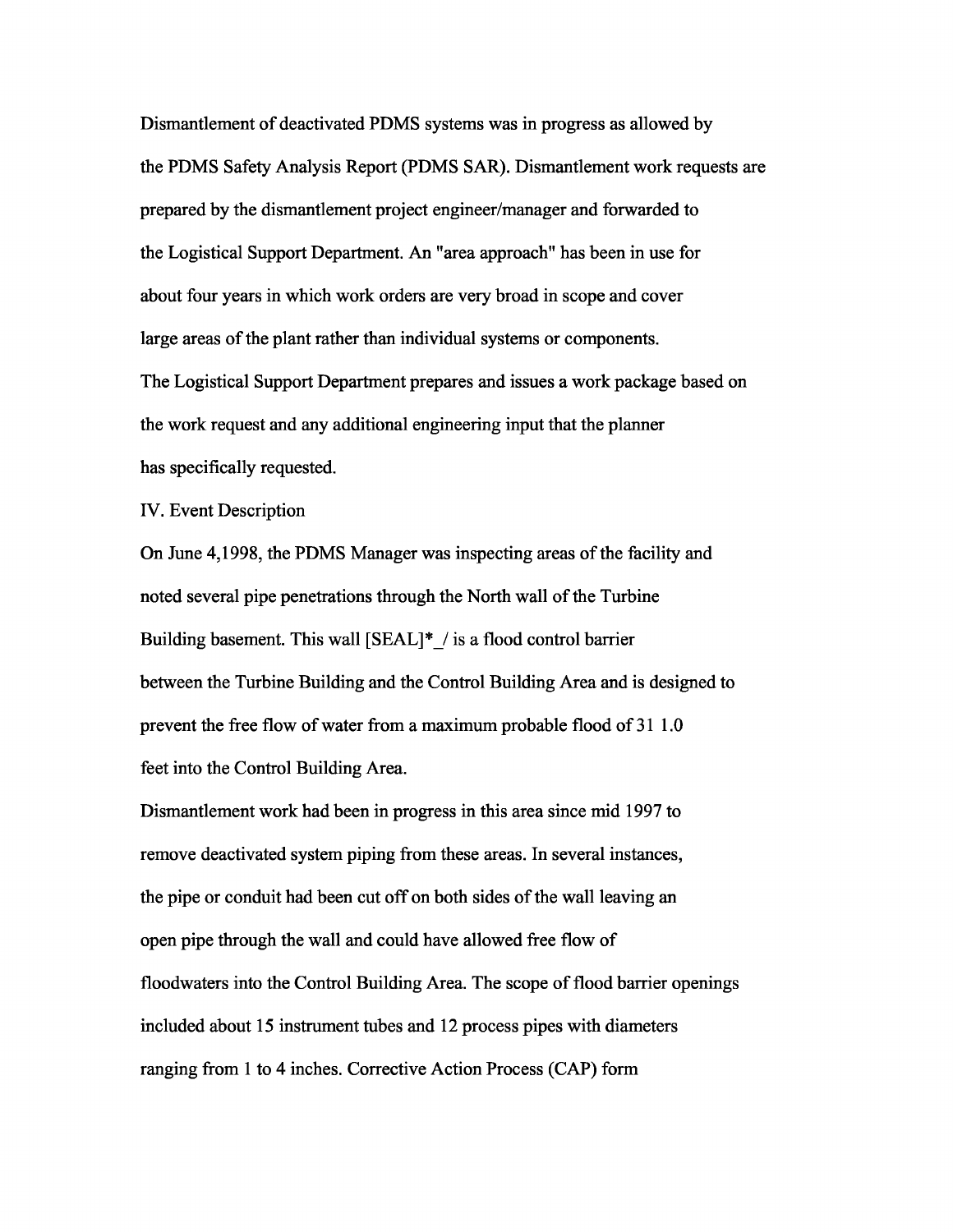T1998-0437 was issued to document this condition as being outside the analyzed basis for Post Defueling Monitored Storage. In this case, the work control documents failed to address flood criteria. Further, the failure to address these considerations was not identified in the technical or safety reviews of the job package.

V. Component Data:

Not Applicable

TEXT PAGE 3 OF 5

VI. Identification of Root Cause:

The root cause was that the work planning process for dismantlement work failed to include adequate controls that would ensure that requirements of the PDMS SAR are reviewed and incorporated into work implementing documents prior to release for fieldwork.

VII. Assessment of Safety Consequences:

"While in PDMS, the flood control barriers serve the purpose of preventing the spread of radioactive contamination from inside of the buildings. The breaching of flood control barriers in this event had no safety consequences since no significant flooding occurred during the period in which they were breached.

Had sufficient flooding of the Susquehanna River occurred to bring the water level above the top of the protective dike around the island, water intrusion into the Turbine Building would have occurred. The floodwater would have flowed from the Turbine Building through the open penetrations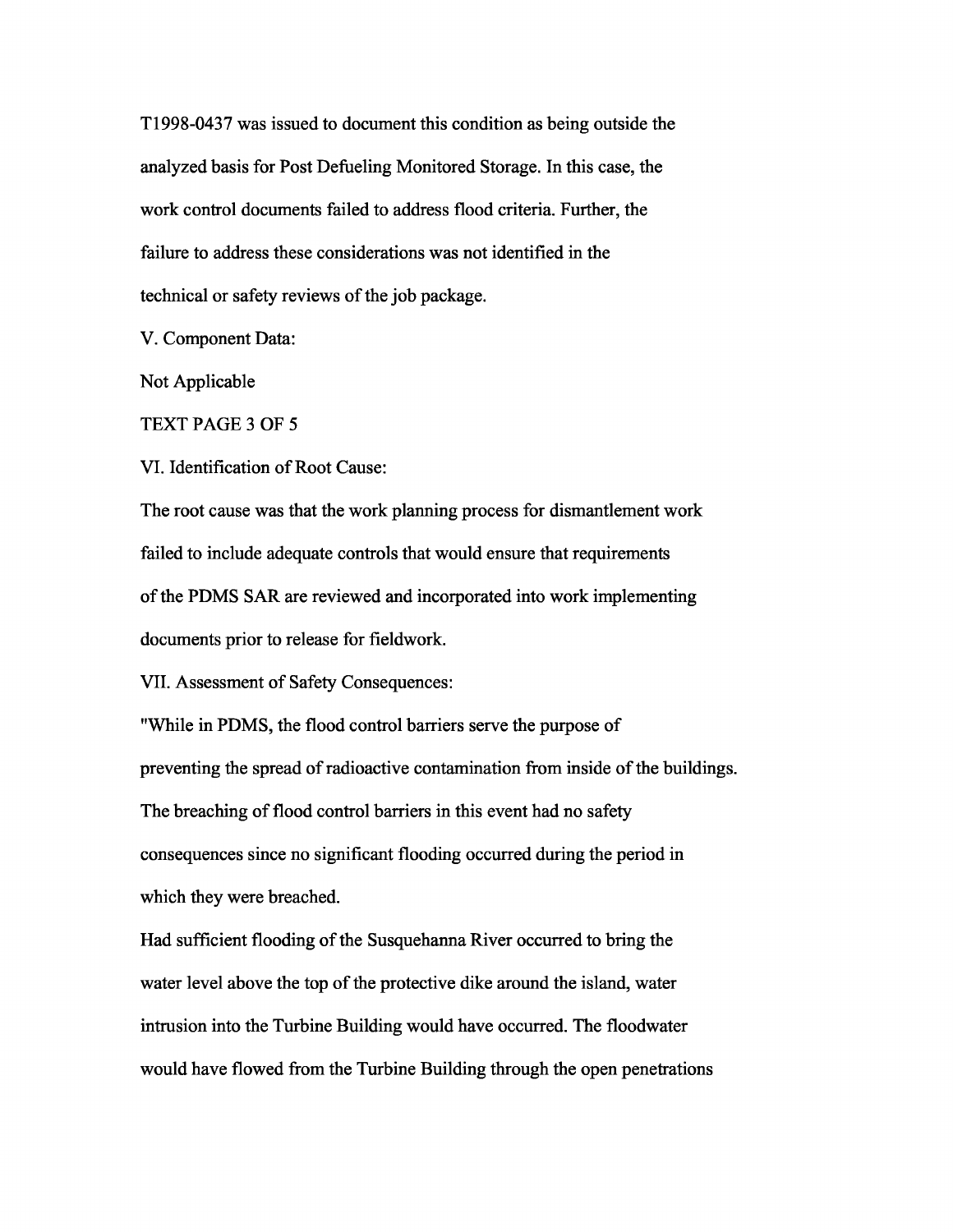into the Control Building Area. From there it could pass into other buildings which contain radioactively contaminated areas. (It is noted that the Reactor Building, which contains the highest levels of contamination, would not be affected by this event). During the flooded condition there would be little driving force to spread the contamination back out through the penetrations in the flood control barriers to the environment. However it is likely that as the flood level abated, there would be some flow of water back out through the penetrations to the Turbine Building and then to the environment. This condition has not been analyzed, but it is expected that a detailed analysis would show that the release of contamination would be small because of solubility, distance, and motive force considerations.

The potential safety impact on Three Mile Island Unit 1 was also evaluated. If flooding had occurred, the flow path available for water to enter Unit 1 from Unit 2 is through a door from the Unit 2 Fuel Handling Building to the shared Fuel Handling Building Truck Bay. This opening could have been proteted by the installation of a flood barrier. That barrier was available for installation and was in good working condition. Therefore, this event had no potential safety significance to Three Mile Island Unit 1.

VIII. Previous Events of Similar Nature:

No previous events of a similar nature were identified.

TEXT PAGE 4 OF 5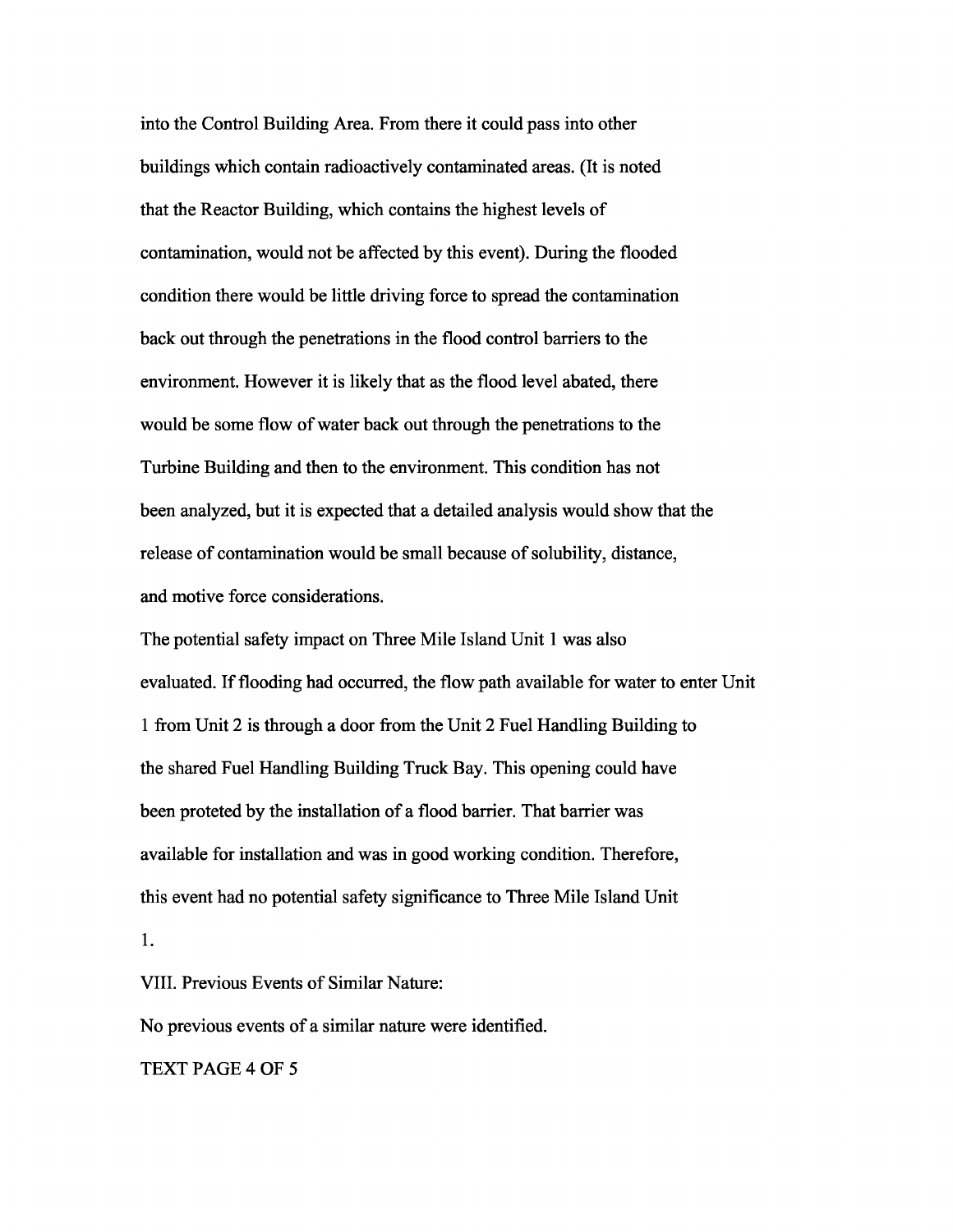## IX. Immediate Corrective Actions Taken

On June 12, 1998, the dismantlement project engineer and the station flood control system engineer performed a walk-down of the affected area to determine the nature and extent of the problem. Several open pipes and conduits were found where the pipe or conduit had been cut off on both sides of the wall. The pipe section penetrating through the wall had been left in place providing a potential flow path for the flow of floodwater. Work began immediately to reseal the openings. By June 19, 1998, all identified penetrations had been sealed using materials capable of withstanding the hydrostatic head of flood water to an elevation of 31 1.0 feet (the maximum probable flood level specified in the PDMS SAR). Based on a post repair walk-down of the area, all openings that are potential leak paths have been verified to be sealed.

No further dismantlement activity which could affect flood barrier penetrations will take place until this LER has been reviewed by all personnel involved with preparation, review, and implementation of dismantlement work implementing documents.

Dismantlement activities that will be performed prior to the completion of the evaluation of control of dismantlement work (corrective action X. I below) will be reviewed by the TMI-2 Dismantlement Project Manager to ensure compliance with the PDMS SAR.

X. Action Planned to Prevent Recurrence:

1) The methods for control of dismantlement work will be re-evaluated.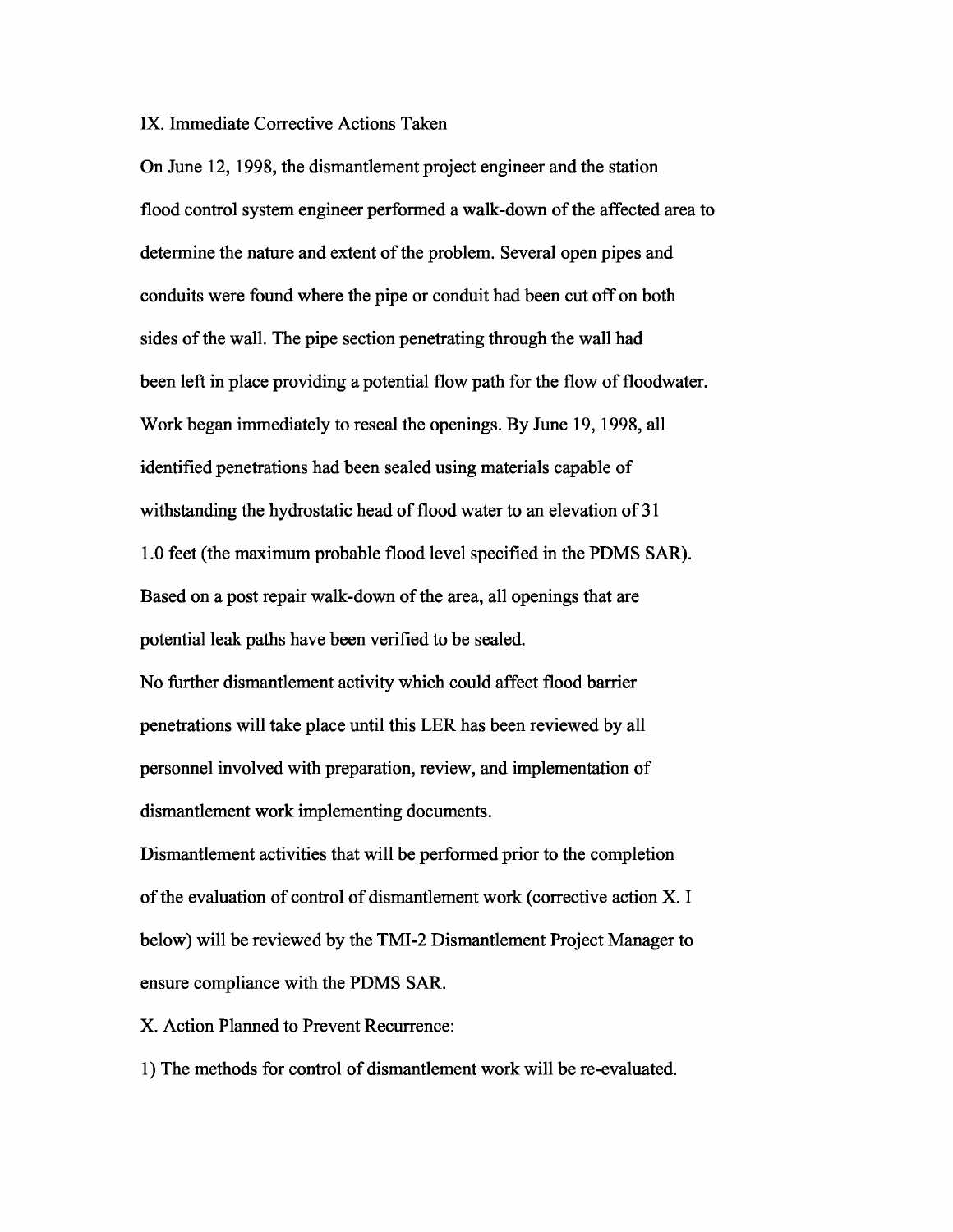Those methods will be modified a necessary to assure that the requirements of the PDMS SAR are reviewed and applicable requirements are incorporated into work control documents prior to their release for fieldwork.

2) This LER will be reviewed with all personnel involved with preparation, review, and implementation of dismantlement work implementing documents. This review will assure a heightened awareness of the potential to impact PDMS active systems while performing dismantlement of deactivated systems.

3) The method of lay-up of PDMS deactivated systems will be reviewed to determine the potential for connection of these systems to the outside environment.

TEXT PAGE 5 OF 5

4) A review of all Unit 2 exterior building wall penetrations below the probable maximum flood level will be performed to determine if there are any other potential flood pathways that could either impact on Unit-2 PDMS stability or on Unit-1 safety.

These actions are expected to be completed by August 31, 1998.

------------

\*\_/The Energy Industry Identification System (EIIS), System Identification

(SI) and Component Function Identification (CFI) Codes are included in brackets, [SI/CFI] where applicable, as required by 10 CFR 50.73